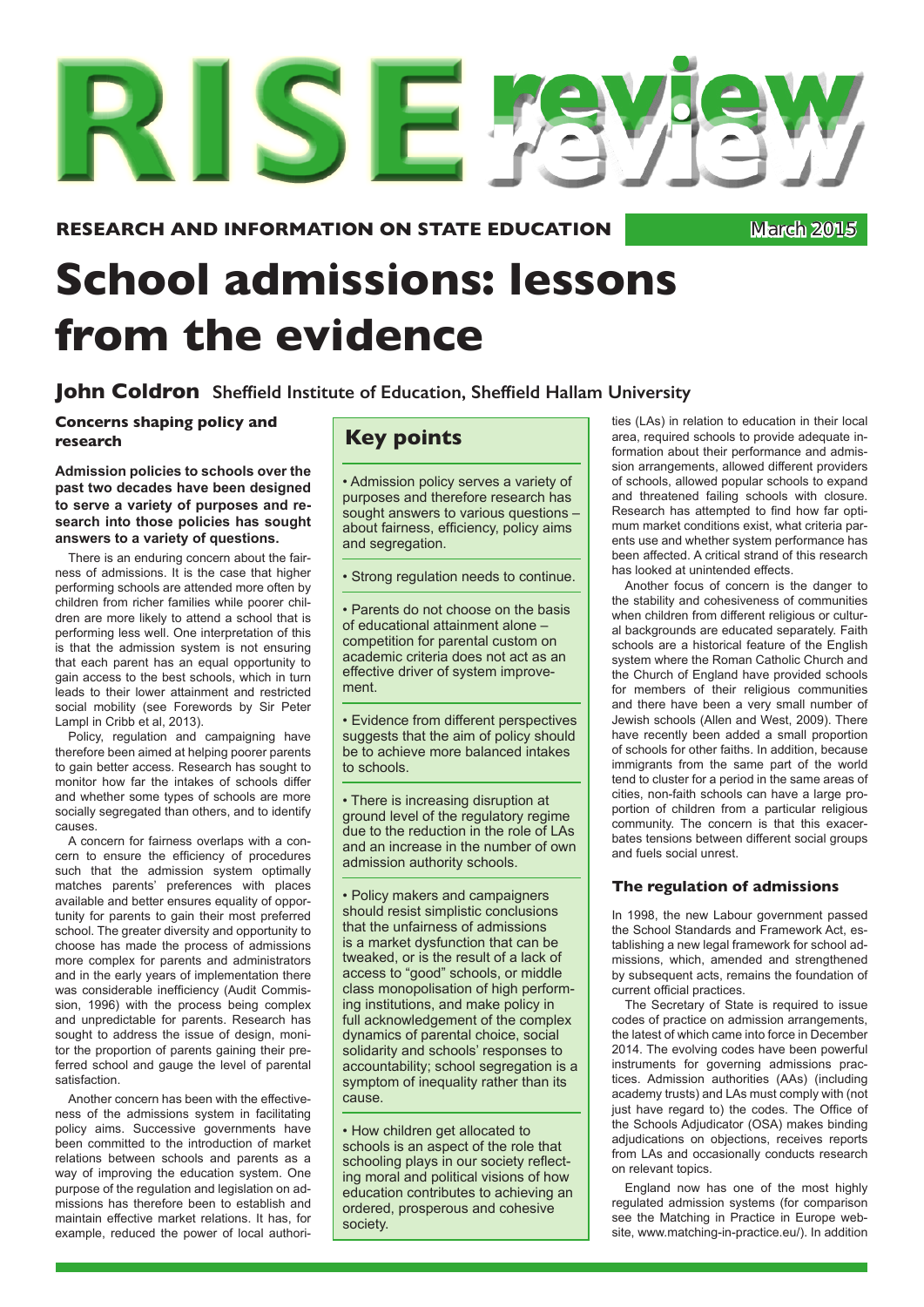to improved efficiency and procedural fairness, there is evidence that the regulatory framework has marginally contributed to less segregated schooling (Allen et al, 2012). For an explanation of the current process of admissions see the 2014 Code (DfE, 2014).

The revisions to the codes in 2012 and 2014 have, in contrast to previous revisions, weakened rather than strengthened regulation with some previously outlawed oversubscription criteria rehabilitated, responsibility for in-year admissions removed from LAs and admission forums becoming discretionary. There is little evidence as to how effective the admissions forums have been but Noden and West (2009), on the basis of five case studies in different LAs, found that the forums fulfilled one or more of five roles: a leadership role, a symbolic role, a scrutiny role, a perfunctory role and an expert role. They also noted the lack of formal powers. The forums have been retained by 65 LAs (43%) (OSA, 2014).

The weakening of regulation coincides with a policy to make schools independent of the LA and therefore an increasing proportion of schools being their own admissions authority. A consistent theme of OSA Annual Reports and research (West and Hind, 2003; Coldron et al, 2008; Sutton Trust, 2013) is that schools that are their own AA are more likely to be non-compliant with the codes – a greater proportion of them do not publish their admission arrangements in time, have unnecessarily complex criteria and are reluctant to accept children who are difficult to place in line with their local Fair Access Protocol (FAP). In addition, because the LA no longer co-ordinates in-year admissions, these schools have more opportunities to reject in-year applications and delay alerting the LA. The number of in-year admissions is not small. During 2011–12, there was a total of 300,000 in-year admissions and for every 10 pupils who moved from primary to secondary school in September 2011, another six moved schools during that school year (Rodda et al, 2013).

It is too early to reach any conclusions about the effect on admissions of the academisation programme (but see Morris, 2014 and Noden et al, 2014). Meanwhile the evidence suggests increasing disruption at ground level of the regulatory regime due to the reduction in the role of LAs.

# **Parents' satisfaction with the process and outcome**

Parents are able to express a preference for at least three state-funded schools in any area. The school's AA must rank applications in order against its published criteria and send the list of eligible applicants back to the LA, which then allocates each child to its highest preference school at which a place is available and for which the child is eligible. Parents receive that one offer from the LA on the same day as all other parents across the country. Parents have the right of appeal to an independent panel.

The great majority of parents get the school they want and say they are satisfied with the process and outcome of the admissions process (Coldron et al, 2008; Burgess et al, 2011). The percentage is significantly lower in more densely populated areas (only 72% of parents in London gained their first choice of secondary school).

Most parents have a real choice of between three and five schools and are satisfied with the

choice of schools in their locality. Parents from all social backgrounds have a similar number of schools to choose from but the number varies with more schools available in urban and fewer in rural areas.

Significantly, no association is found between parents getting their first choice school and their socio-economic status, education level, or the level of deprivation of their neighbourhood.

# **Continuing concerns about segregation**

These reasonably high levels of satisfaction coexist with evidence that social segregation persists and that richer children disproportionately attend higher performing schools. In 2013 the Sutton Trust found that the overall proportion of pupils eligible for free school meals at the 500 highest performing comprehensives was 7.6%, compared to the average of 16.5% for all other state schools.

Schools vary in the proportion of children they have on free school meals compared with the proportion in their neighbourhood. Community schools are least segregated on this measure whereas faith schools (Voluntary Aided) and converter academies tend to have more socially advantaged intakes (Pennell et al, 2007; Allen and West, 2011; Sutton Trust, 2013).

Converter academies have an average FSM proportion of 7.3% compared to an average of 16.5% across all schools. The 163 remaining grammar schools are also populated disproportionately by children from more affluent families (Atkinson and Gregg, 2004). Cribb et al (2013) report that although 18% of pupils in selective areas are eligible for free school meals the grammar schools in those areas have only 3% and that poorer children with the same ability are less likely to attend a grammar school than their richer peers.

In selective LAs, 66% of children who achieve level 5 in both English and Maths at Key Stage 2 who are not eligible for free school meals go to a grammar school compared with 40% of similarly high achieving children who are eligible for free school meals.

Social segregation is greatest where there is structural and religious diversity between schools, where there are more schools that are their own admissions authority and where the area is wholly selective (Burgess et al, 2014 and 2011). There is no strong correlation between marketisation and the national level of social segregation (Gorard et al, 2013) but the determinants of the kind of segregation and polarisation between schools in an area are to be found in the local context (Allen and Vignoles, 2007; Harris, R. and Johnston, R., 2008). Different kinds of segregation – ethnic, religious, English as a second language (ESL), Special Educational Needs (SEN) – have different patterns and their determinants are likely to vary (Gorard et al, 2013).

Why do richer parents appear to gain privileged access to high performing schools? One explanation is residential segregation. Poorer parents cannot afford to move into affluent neighbourhoods, which tend also to have higher performing schools. Most schools use proximity as a criterion of admission (Noden et al, 2014), which means richer parents have higher performing schools as realistic choices while poorer parents have poorer performing schools (Burgess et al, 2011; Allen, Burgess

and Key, 2010).

To mitigate this "selection by mortgage" the Education and Inspections Act 2006 extended rights to free home-to-school transport for children from low income families. To my knowledge there has been no research into the independent effectiveness of this initiative.

Independent of residential factors, richer parents can better afford to pay for private tuition that enhances their children's chances of performing well in selective examinations (Ireson, 2004) and extra transport costs to higher performing but more distant schools are less likely to constrain their range of choice.

A second explanation is that poorer and richer parents have different educational preferences and are actively choosing different schools. When parents are asked to rank their criteria of choice, invariably they cite multiple criteria. But when asked to name the most important they most often cite proximity, their child's preference, the academic performance of the school or an older sibling attending (Flatley et al, 2001).

Each single criterion is most often cited by a minority and never by more than a small majority. But more affluent and more educated parents tend to cite academic criteria more often than poorer parents (Leroux, G., 2015) and this is borne out by studies of actual choices (Burgess et al, 2014). Burgess et al (2009, 2011 and 2014) have tried to disentangle how far different socio-economic groups of parents prioritise different criteria and how far they are responding realistically to their chances of gaining entry to certain schools.

They found that both play a role. Parents in the lowest socio-economic status (SES) quintile have fewer high performing primary schools realistically available to them, but also, when both groups of parents share the same set of feasible schools, richer parents tend to choose higher performing schools while a proportion of poorer parents choose lower performing schools.

Another explanation is that poorer parents engage less successfully with the admissions system because they do not, or are less able to, access sufficient information and lack competence at managing the complex criteria and process. The Education and Skills Select Committee (2004) takes this line and it was the rationale for the Choice Advice initiative (which had little effect on segregation (Stiell et al, 2008; Exley, 2013)) and for more recent recommendations to enhance information (Leroux, 2015). The assumption of such a deficit is not well supported by the evidence (Coldron et al, 2010).

In addition there is the possibility of covert social selection by schools. English schools are largely, and still fairly crudely, held accountable by government and government agencies for the performance of their pupils in public examinations.

Schools are also well aware of how parents perceive the other children who would be their child's peers and the residential areas from which they come. It is therefore in the school's interests to attract children with high prior attainment and from more affluent families. But direct evidence of the scale of covert selection is difficult to come by.

Prior to the introduction of the 2003 codes many nominally comprehensive schools, and particularly those that were also faith schools and their own AA, had arrangements that enabled them to select on social or educational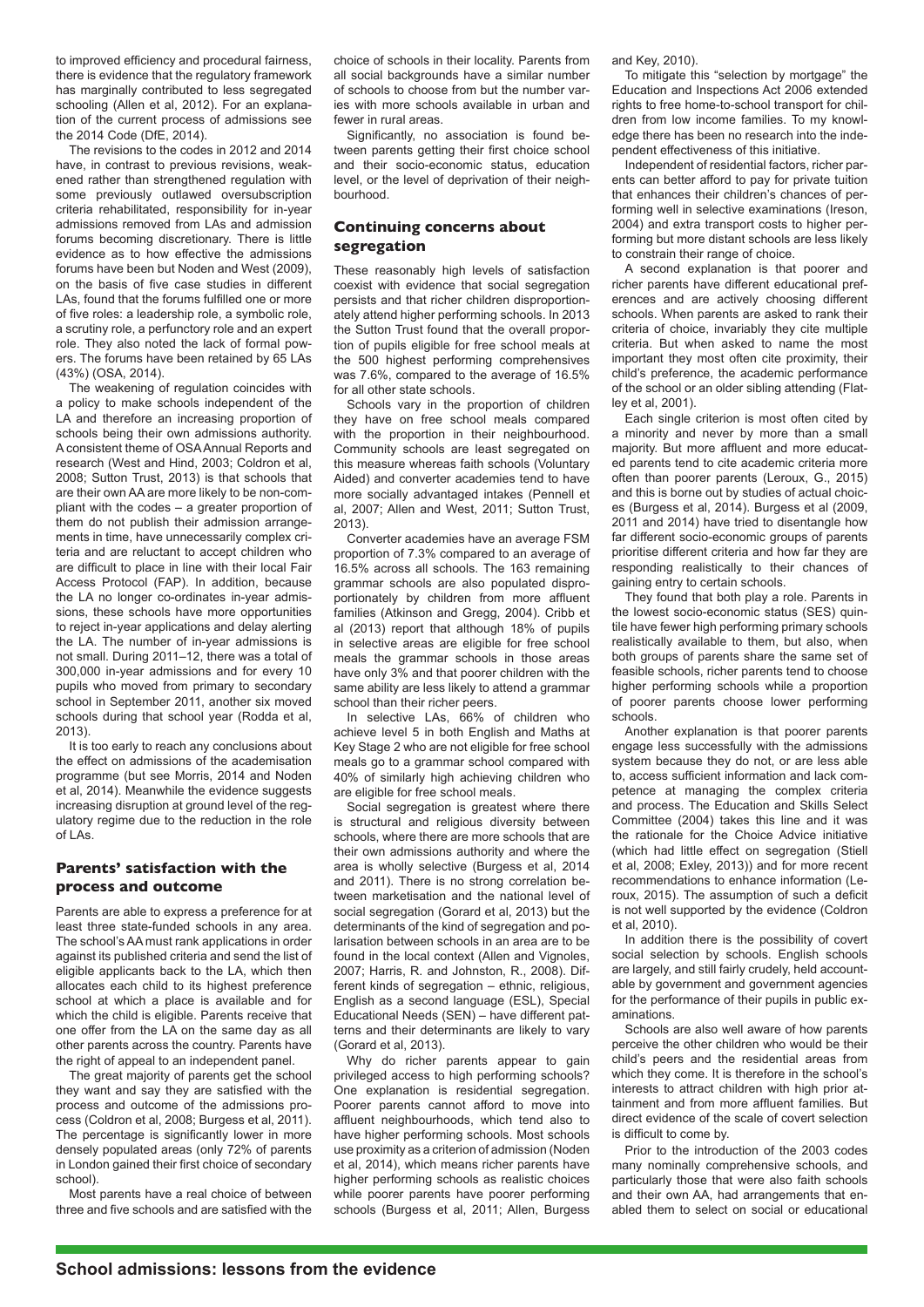grounds (Flatley et al, 2001; West and Hind, 2003) but we do not know what proportion of them did so. Enforced compliance with the codes since 2006 has meant that schools have had very little room (legally) to manoeuvre. But objections on these grounds make up a significant part of the workload of the OSA each year. The OSA has also expressed concern (echoing that of LAs) that the appeals process of schools that are their own admissions authority is difficult to monitor.

However, a robust and well conducted review of schools in all 150 LAs in 2006 by the OSA found that breaches of the admissions code, although widespread, tended to be of a minor technical kind and were easily amended (OSA 2008). A high degree of compliance continues to date (Noden et al, 2014). However, some schools do not co-operate fully with FAPs and resist the in-year admission of vulnerable children (OSA 2014). The evidence suggests that, although active covert selection makes an unknown contribution to the overall sorting of pupils and that schools' ability to manipulate their intakes through illegal admission arrangements is limited, continued strong regulation is necessary.

There is little academic research into how many parents are fraudulently claiming to live near to their preferred oversubscribed school. The OSA was asked in 2009 to investigate the scale of the problem, how it might affect the fairness of admissions and whether the current sanctions were sufficient to deter. It concluded that, although 46.3% of the 123 LAs that responded to the OSA survey reported that fraudulent applications were a problem in their area, the vast majority of parents "play by the rules".

However, most of the LA respondents thought that more was going on than came to their notice (OSA 2008-09 Annual Report). The current Chief Adjudicator asked all LAs to report on fraudulent applications in 2013- 14. They reported a similar small incidence of known cases.

One lesson we may draw from this evidence is that, although middle class parents tend to engage more anxiously and energetically with the process of choosing (beginning the process sooner and accessing more information), the idea that schools and most middle class parents are fiddling the system in illegitimate ways is probably overblown and diverts attention from the more significant fact that, for the majority of parents with multiple advantages (social, financial, educational, residential) and schools that have affluent catchment areas or select by attainment, the task of advantageous selection is already achieved legitimately.

A body of work (Lareau, 2011; Reay, 2007; Crozier et al, 2008) suggests that middle class parents act in a variety of ways to ensure that their children are well educated, which means with children like themselves (Ball, 2003). Middle class solidarity, together with the difference in financial resources, operates powerfully to maintain educational and residential separation. However, a focus on middle class strategic behaviour minimises the fact that acting in response to the need to be with people like oneself is shared by parents from all strata of society and, as already noted, a proportion of poorer parents also seek separation.

## **Evaluations of policy initiatives**

One of the most significant policy initiatives has

been the regulation of admissions through the codes. In addition to improved efficiency and procedural fairness there is evidence that the regulatory framework has marginally contributed to less segregated schooling (Allen et al, 2012).

In 2006-7 LAs were required to focus as much on fairness of outcomes as on fair procedures. They should actively promote equity rather than simply ensuring that unfair practices and criteria are excluded (Para 1.67, 2007 Code).

To monitor the effect of this potentially revolutionary initiative LAs were required to report annually to the OSA on the fairness and legality of the admission arrangements for all schools in their area (Para 1.8, 2007 Code). In the event the change had almost no effect. The potentially significant concern for outcomes is now reduced to the mandatory minimum of reporting on how admissions work for looked after children and those with SEN, the proportion of parents making appeals and the effectiveness of the FAPs (Para 3.23, 2014 Code).

#### **Pupil premium**

The pupil premium was introduced in 2010 whereby a school receives more money for each child registered for free school meals. While funding formulae already provided extra resources for children on free school meals the pupil premium increased these and was highly publicised.

This has three potential effects relevant to admissions. The extra resources provided to schools in more challenging circumstances might enhance their exam performance and thereby reduce the performance difference due to more and less advantaged intakes. It might reduce the motivation for schools to select out poorer children. And, if schools became less socially segregated and more similar in academic performance, there might be less motivation on the part of middle class parents to segregate. It is too early to tell what effects the initiative will have.

#### **Fair banding**

Fair banding eliminates differences of ability/ attainment between the intakes of schools in the banding arrangement and, because ability/ attainment is significantly correlated with socio-economic groupings, significantly reduces social segregation (Coldron et al, 2008).

It is likely to improve educational results overall and significantly reduce performance differences between schools. In so doing it potentially mitigates the local hierarchy of schools, making local schools more acceptable to parents.

Some secondary schools use fair banding but it is currently only a small minority. A recent report by the Sutton Trust (Noden et al, 2014) found that 121 out of more than 3,000 secondary schools in 2012-13 were using banding, an increase from 98 in 2008. They are more often found in London and academies and free schools are more likely to use banding. Banding is easier to apply in densely populated urban areas and more difficult across a large area with geographically dispersed schools without increasing travel costs for parents and LAs. Also, some applicants may be forced away from their preferred school if the band they are eligible for is full. Fair banding is necessarily incompatible with an area-wide selective system and even the existence of some selective schools in an area would reduce the desegregating effect. While banding is not a panacea (Noden et al, 2014) it can contribute significantly to creating more balanced intakes.

#### **Ballots**

Random allocation can now be used as an over-subscription criterion. It guards against covert discrimination and can mitigate selection by mortgage. Only a minority of AAs use it, most often as a tie breaker. It was used as a main ranking criterion by only 42 schools in 2012 (Noden et al, 2014).

The early evidence from an application in England is equivocal as to its effects on social and ability segregation because ballots were used in complex interplay with catchments (Allen et al, 2010).

#### **Conclusion**

This review has dealt only with admissions up to the age of 16, although there is growing concern about admissions beyond that phase. Strong regulation has worked in the past to provide an efficient and procedurally fair process of allocation that restricts the room for schools and their AAs to manipulate their intakes. The continuing strong incentives for schools to admit children of higher prior attainment and from more affluent families means there is a continuing need for strong regulation.

The policy of freeing schools from LA control has been given impetus through the academisation programme since 2010. This means that more schools are becoming their own admissions authority enabling them to alter catchment areas and (for secondary schools) to prioritise applications from certain primary schools. Further, removing the duty for LAs to co-ordinate in-year admissions has made it more difficult to place these (usually more vulnerable) children as efficiently and quickly as they used to be. Close monitoring of how admissions are working across a local area will be needed.

Strong regulation and fair procedures do not ensure that poorer children are more likely to attend higher performing schools. The continued social segregation of schooling is a result of the fact that the schools available to poorer parents tend to perform less well but also that they are more likely actively to choose these schools and more affluent parents to choose others.

Segregated schooling has deep roots in English history, social structures, cultures and behaviour (Simon, 1999). It is not a simple matter of poorer children being denied access to good schools. It is also about solidarity of social groups to which one belongs or aspires (Coldron et al, 2010). The religious and cultural segregation that is also a concern may largely be explained by the same need for solidarity. These facts are also likely to continue to confound the attempt to improve the system through greater competition.

Policy makers and campaigners should resist simplistic conclusions that the unfairness of admissions is a market dysfunction that can be tweaked, or is the result of a lack of access to "good" schools, or middle class monopolisation of high performing institutions and make policy in full acknowledgement of the complex dynamics of parental choice, social solidarity and schools' responses to accountability; school